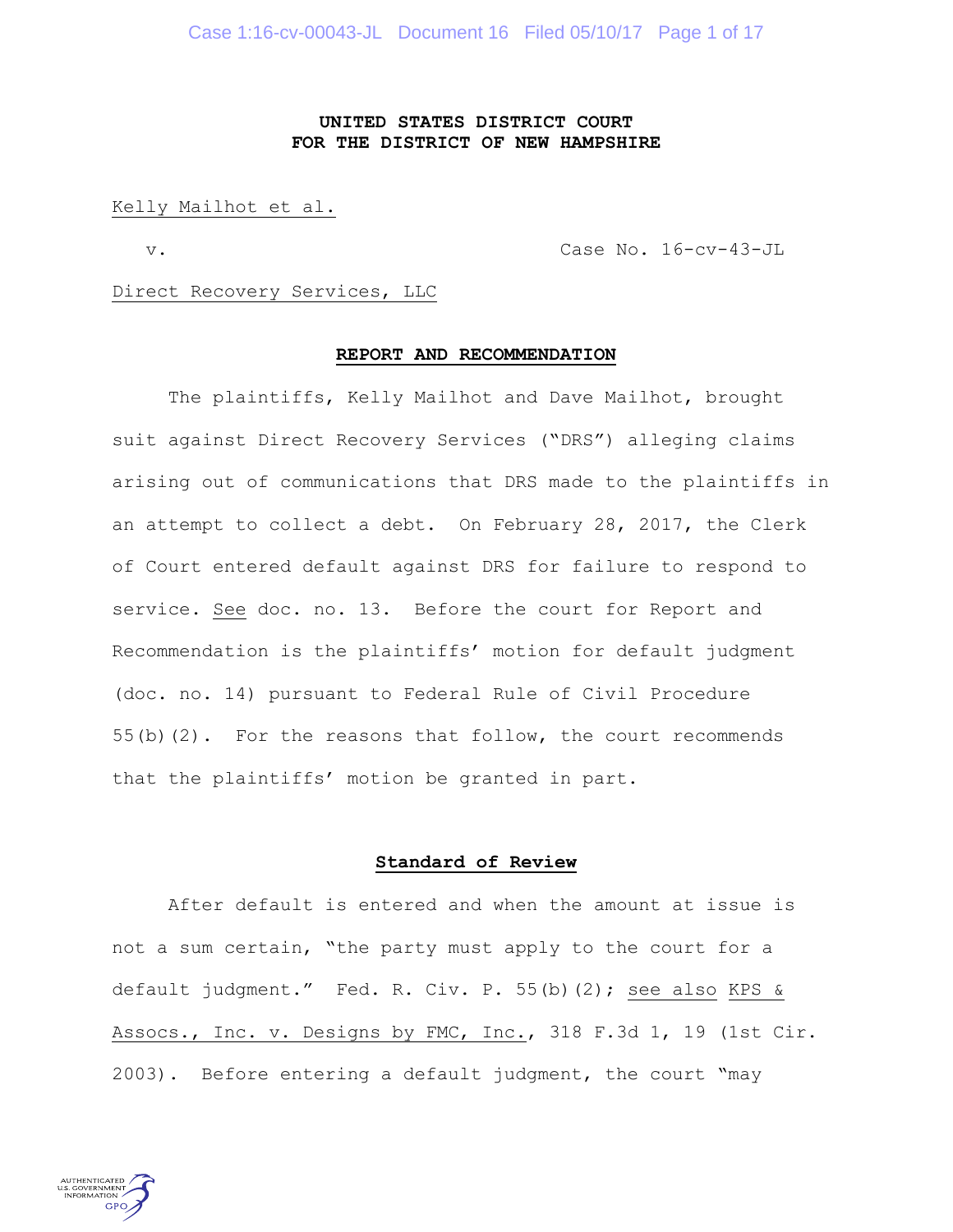# Case 1:16-cv-00043-JL Document 16 Filed 05/10/17 Page 2 of 17

examine a plaintiff's complaint, taking all well-pleaded factual allegations as true, to determine whether it alleges a cause of action." Ramos-Falcón v. Autoridad de Energía Electríca, 301 F.3d 1, 2 (1st Cir. 2002) (quoting Quirindongo Pacheco v. Rolon Morales, 953 F.2d 15, 16 (1st Cir. 1992)). The defaulted party is "taken to have conceded the truth of the factual allegations in the complaint . . . ." Ortiz-Gonzalez v. Fonovisa, 277 F.3d 59, 62-63 (1st Cir. 2002) (quoting Franco v. Selective Ins. Co., 184 F.3d 4, 9 n. 3 (1st Cir. 1999). The defaulted party does not, however, "admit the legal sufficiency of those claims." 10 James Wm. Moore, Moore's Federal Practice § 55.32[1][b] (3d ed. 2013). In other words, before entering default judgment, the court must determine whether the admitted facts state actionable claims. See Hop Hing Produces Inc. v. X & L Supermarket, Inc., No. CV 2012-1401(ARR)(MDG), 2013 WL 1232919, at \*2 (E.D.N.Y. Mar. 4, 2013); E. Armata, Inc. v. 27 Farmers Market, Inc., No. 08-5212 (KSH), 2009 WL 2386074, at \*2 (D.N.J. July 31, 2009).

### **Background**

By virtue of its default, DRS concedes the following facts alleged in the amended complaint:

Kelly Mailhot resides in Hillsborough County, New Hampshire. Dave Mailhot, her father, also lives in Hillsborough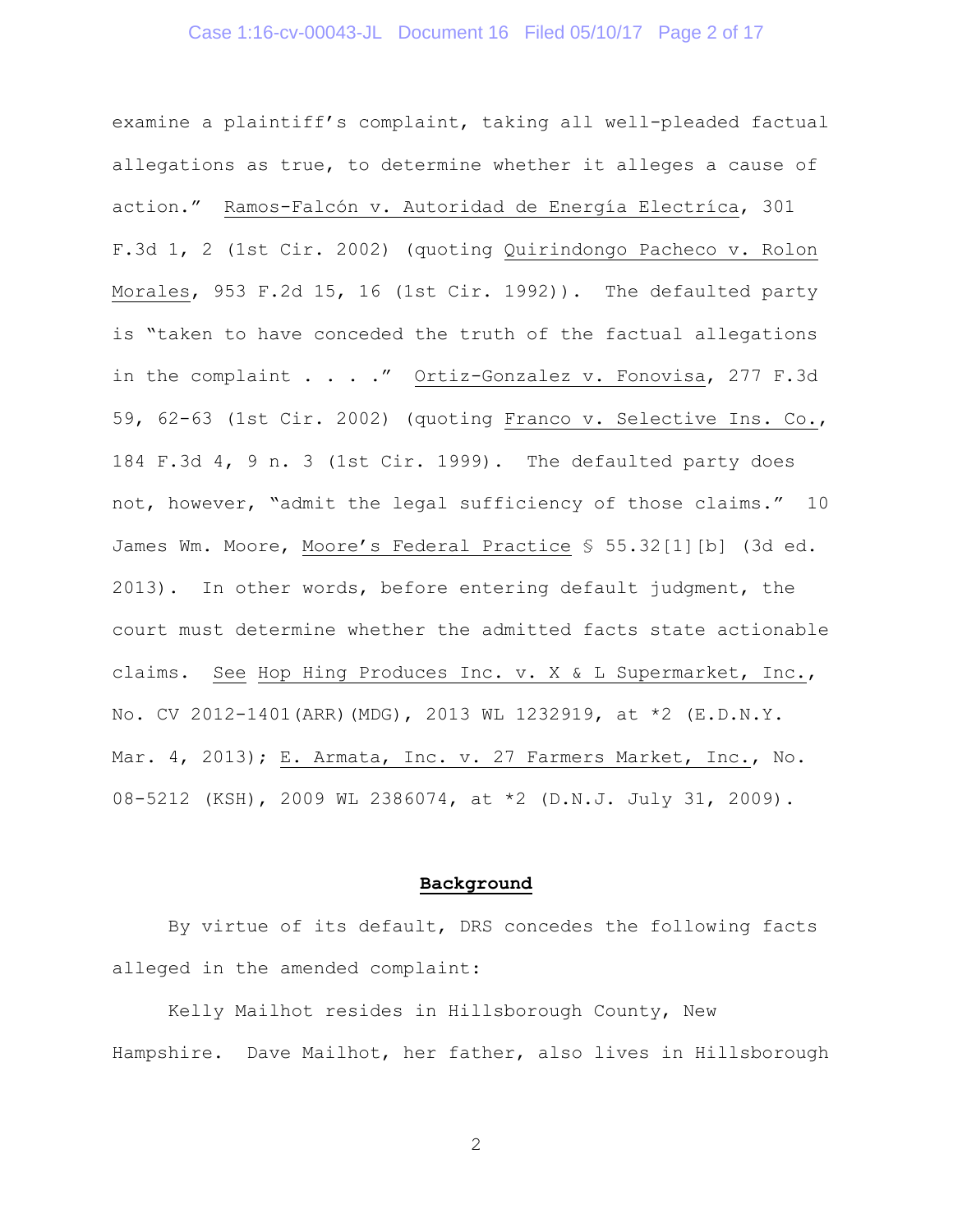### Case 1:16-cv-00043-JL Document 16 Filed 05/10/17 Page 3 of 17

County.1 DRS was attempting to collect an alleged debt from Kelly. Dave does not live with Kelly, and is not liable for the alleged debt.

Both Dave and Kelly received communications from DRS concerning the debt. DRS sent Dave a letter, dated October 28, 2015, regarding an outstanding balance of \$780 that DRS had been authorized to collect. See doc. no. 8-1. DRS also left the following two messages on Dave's cell phone between March and November of 2015:

1) [Computerized voice] This is your final notice. Federal law designates this matter as a confidential notice for Kelly Mailhot. If this is not Kelly Mailhot, hang up now.

[Human voice] Hello this is Sylvia Holt. Unfortunately we received a notice of escalation concerning your file this morning. Our client has asked us to cease all voluntary communication and expedite paperwork immediately. Please understand that we only have until the end of the day to reach you. Please contact us or have your attorney call. Understand that a failure to communicate will result in your paperwork being expedited and we will no longer be in a position to help you. Please call 844-284-5550. Again, I apologize for the aggravation and the short notice. The number is 844-284- 5550. Thank you.

2) Hi Dave, Sharon Hewes calling here. We spoke a few hours ago in reference to your daughter Kelly. If you could give me a call back, I wanted to see if you received the e-mail. My number here, which is my direct line, is 844- 780-6747. Again, 844-780-6747. If you call and I don't answer, just leave a quick voicemail and I'll definitely give you a call right back.

 $\overline{\phantom{a}}$ 

<sup>&</sup>lt;sup>1</sup> As both plaintiffs share a last name, the court will refer to them by their first names in this Report and Recommendation.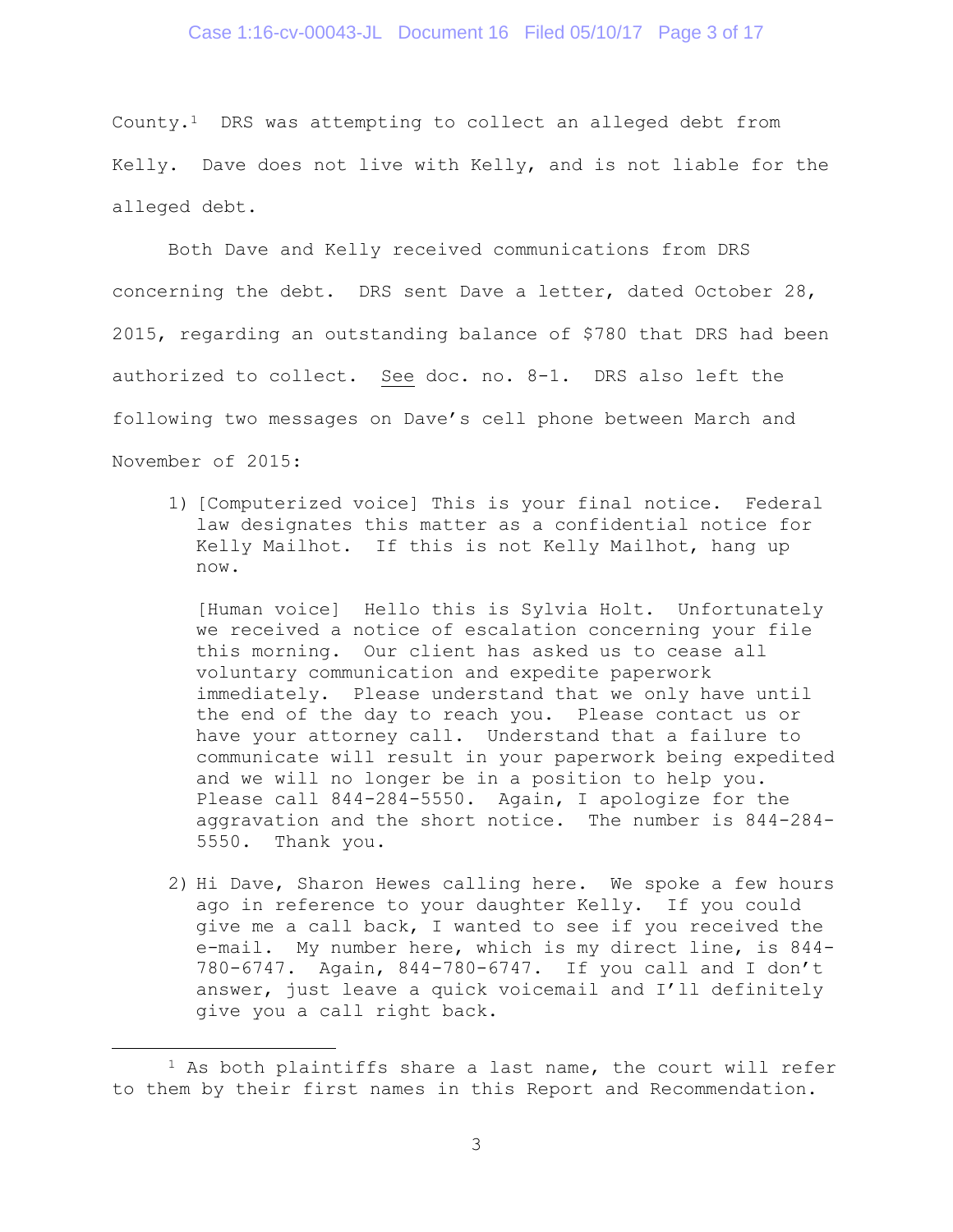Amend. Compl. ¶¶ 23(a), 24(a) (doc. no. 8) (formatting and punctuation altered).

Kelly received three messages from DRS. The first, left on her cell phone at some point between March and November of 2015, was identical to the first message received by Dave, as detailed above, except that it included the following additional partial message: ". . . in our office Wednesday, Thursday, or Friday of this week. Otherwise please do call right away because there have been some changes made and we do need to speak with you. Thank you. The number is 855-269-9628. Again, 855-269-9628. This is concerning your account here."<sup>2</sup> Id.  $\mathbb{I}$  25(a), (b) (formatting and punctuation altered). Kelly also received the following messages on October 1, 2015, and October 9, 2015, respectively: 1) "Give me a call back. It's very important. I need to speak with you."; and 2) "Please give me a call back. It's very important. I need to talk to you." Id. ¶¶ 63, 64.

The amended complaint also references three messages left by DRS that failed to identify the name of the caller and failed to disclose the person from whom the debt collector was attempting to collect the debt. The amended complaint does not

 $\overline{a}$ 

<sup>2</sup> The amended complaint indicates that this message "start[ed] in the middle with Sylvia Holt's pre-recorded message." Amend. Compl. ¶ 25(b). It is unclear to the court what exactly this means.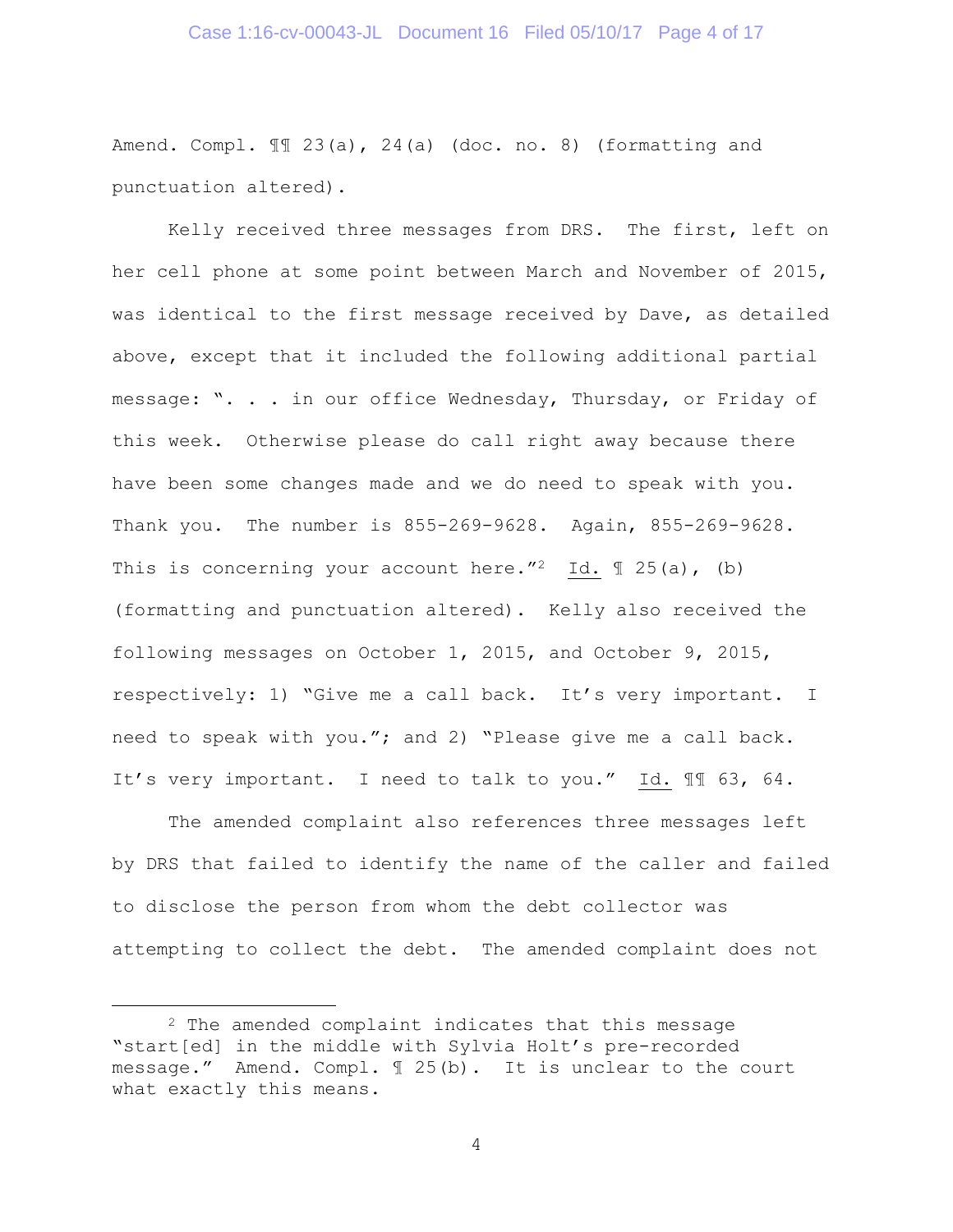# Case 1:16-cv-00043-JL Document 16 Filed 05/10/17 Page 5 of 17

identify who received these messages, when they were received, or if they correspond with any of the messages quoted in the amended complaint.

The amended complaint alleges that the plaintiffs did not give consent to be contacted on their cell phones. The amended complaint further alleges that the plaintiffs received calls from various numbers, some of which had New Hampshire area codes, and one of which was associated with the New Hampshire court system. The amended complaint alleges that some or all of these calls appear to have been automated.

Finally, the amended complaint alleges that DRS does not have a New Hampshire office, and that DRS is not registered with the New Hampshire Secretary of State.

### **Discussion**

The plaintiffs seek statutory damages under two federal provisions: (1) the Telephone Consumer Protection Act ("TCPA"), 47 U.S.C. § 227 (Count I) and (2) the Fair Debt Collection Practices Act ("FDCPA"), 15 U.S.C. § 1692, et seq. (Counts II through VI).<sup>3</sup> They seek \$2,000 in total statutory damages under

 $\overline{a}$ 

<sup>&</sup>lt;sup>3</sup> In their amended complaint, the plaintiffs also allege violations of the New Hampshire Unfair, Deceptive, or Unreasonable Collection Practices Act ("UDUCPA"), N.H. Rev. Stat. Ann. ("RSA") ch. 358-C (Count VII) and the New Hampshire Consumer Protection Act ("CPA"), RSA ch. 358-A (Counts VIII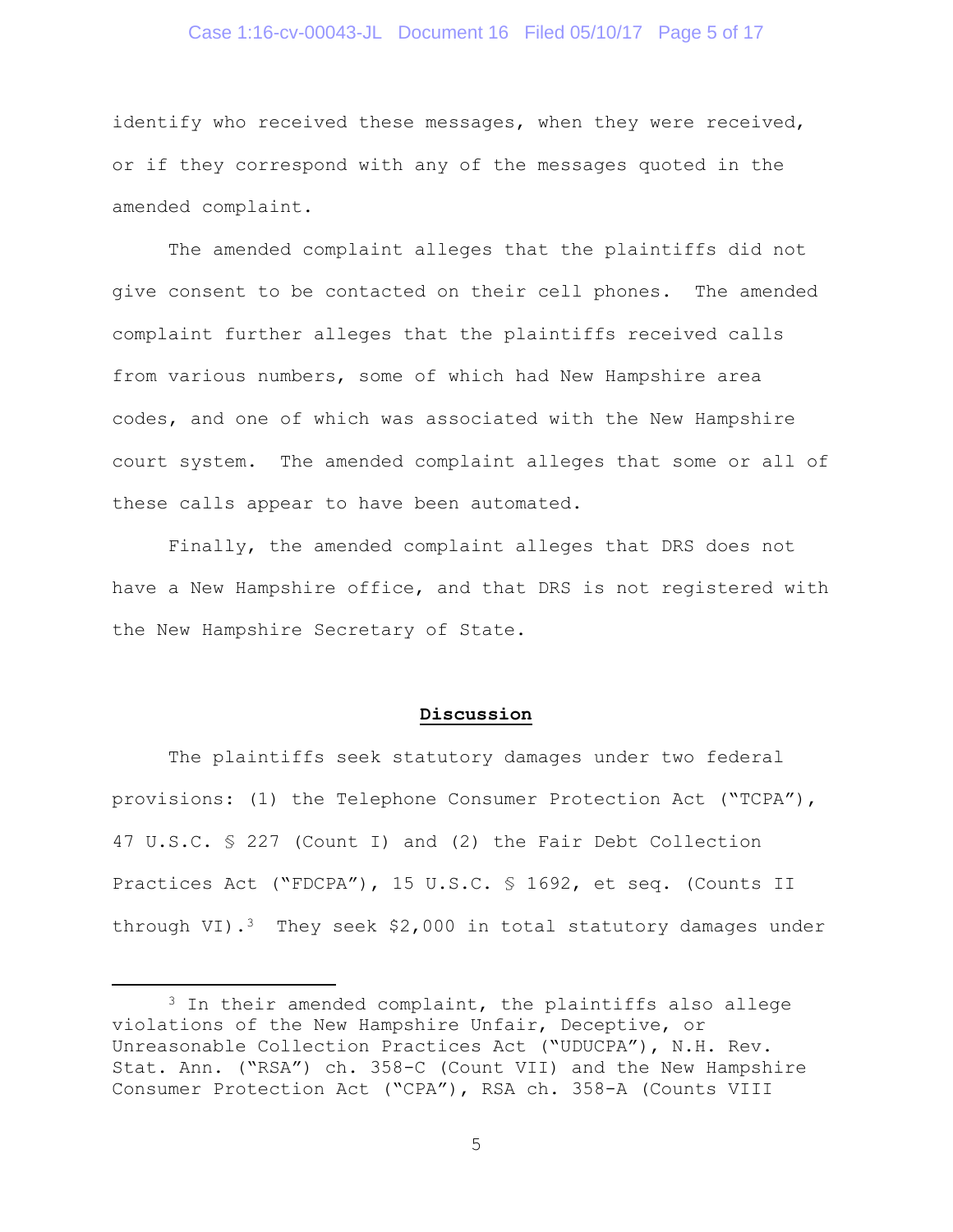the TCPA and \$4,000 in total statutory damages under the FDCPA. They also seek an award of attorney's fees and costs.

# **I. TCPA**

 $\overline{\phantom{a}}$ 

Under the TCPA, it is unlawful, subject to certain exceptions not applicable here,

for any person within the United States . . . to make any call (other than a call made for emergency purposes or made without prior express consent of the called party) using any automatic telephone dialing system or an artificial or prerecorded voice . . . to any telephone number assigned to a . . . cellular telephone service . . . .

47 U.S.C. § 227(b)(1)(A)(iii) (formatting altered). A person or entity may bring a private action for a violation of the TCPA and may recover, in lieu of actual damages, "\$500 in damages for each such violation . . . ." Id.  $\frac{1}{2}$  227(b)(3)(B). "The TCPA is essentially a strict liability statute  $\ldots$ ,  $\ldots$  and a party need not be the "intended recipient" of the call in order to recover thereunder. Davis v. Diversified Consultants, Inc., 36 F. Supp. 3d 217, 223, 224 (D. Mass. 2014) (internal quotations omitted) (citation omitted).

In their amended complaint, the plaintiffs allege that they each received identical messages from DRS that included both a

through X), as well as a state common-law claim for invasion of privacy (Count XI). The plaintiffs have since affirmatively waived their claims for damages under these counts. See doc. no. 14 at ¶ 7; doc. no. 15. The court accordingly will not address these counts herein, and the district judge should decline to enter default judgment on these claims.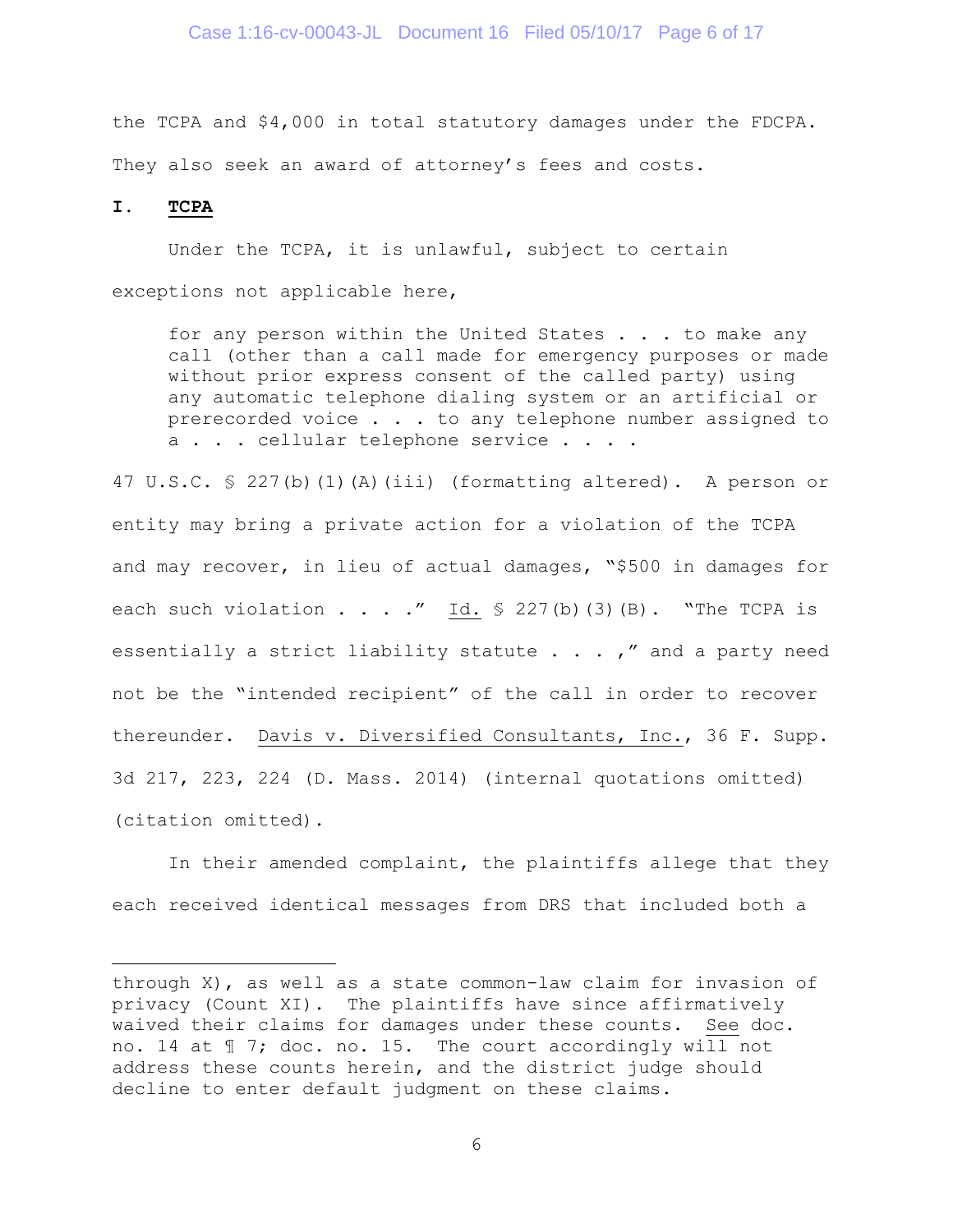# Case 1:16-cv-00043-JL Document 16 Filed 05/10/17 Page 7 of 17

"computerized" voice and what can reasonably be construed to be a prerecorded voice. See Amend. Compl. ¶¶ 23(a), 25(a). The plaintiffs further allege that they did not give DRS permission to contact them on their cell phones. Assuming the truth of these allegations, the court concludes that each of these calls violated the TCPA.

The amended complaint does not, however, state actionable claims under the TCPA with respect to any of the remaining calls. There is nothing in the complaint from which the court can reasonably infer that any of these calls utilized an artificial and/or prerecorded voice. Nor, despite the plaintiffs' conclusory assertion to the contrary, are there sufficient allegations in the complaint to support the plausible conclusion that these calls were made using an automatic telephone dialing system. The plaintiffs appear to suggest that the mere fact these calls purportedly came from several different telephone numbers demonstrates that they were made using an automatic dialing system. The court cannot find any support for such a premise, and accordingly declines to find violations of the TCPA on this basis.

In sum, the amended complaint plausibly alleges two violations of the TCPA by DRS: one with respect to Kelly and one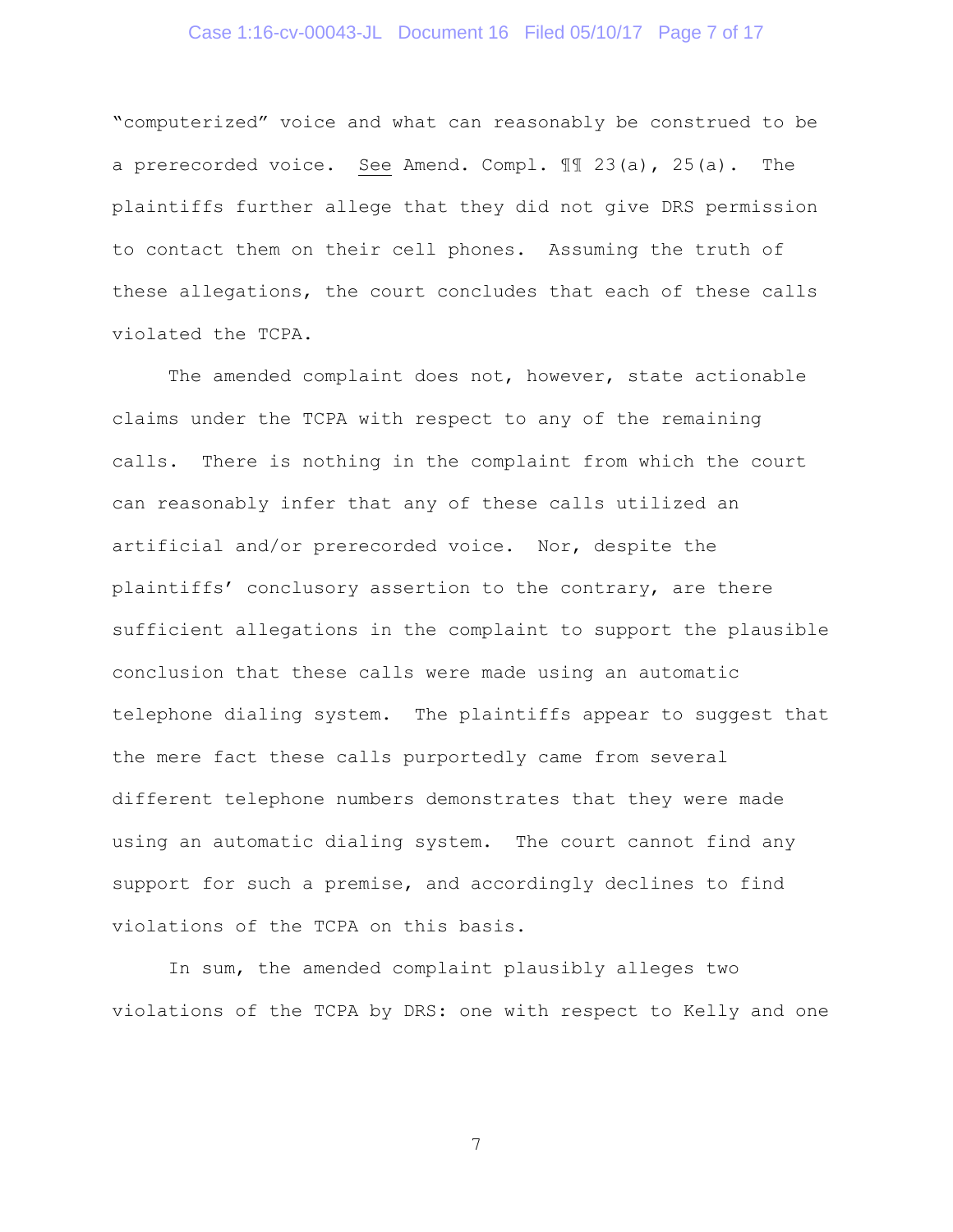# Case 1:16-cv-00043-JL Document 16 Filed 05/10/17 Page 8 of 17

with respect to Dave. The plaintiffs are accordingly entitled to default judgment on Count I only as to these two calls.

### **II. FDCPA**

Both plaintiffs allege several violations of the FDCPA by DRS. "In order to prevail on an FDCPA claim, a plaintiff must prove that: 1) the plaintiff has been the object of collection arising from consumer debt, 2) the defendant is a debt collector as defined by the FDCPA, and 3) the defendant has engaged in an act or omission prohibited by the FDCPA." Halsey v. Litton Loan Servicing, No. 12-cv-511-PB, 2013 WL 3754919, at \*3 (D.N.H. July 13, 2013) (internal quotation marks and citations omitted). By virtue of its default, DRS concedes that it is a debt collector for FDCPA purposes. DRS also concedes, based on the allegations in the complaint, that Kelly was the object of collection arising from a consumer debt.

The allegations in the complaint do not, however, support the conclusion that DRS ever attempted to collect this debt from Dave. The amended complaint concedes that Dave is not liable for the debt DRS was seeking to collect. Moreover, there are no factual allegations in the complaint that support an inference that DRS ever contacted Dave for the purpose of collecting this debt from him. For instance, both messages left on Dave's cell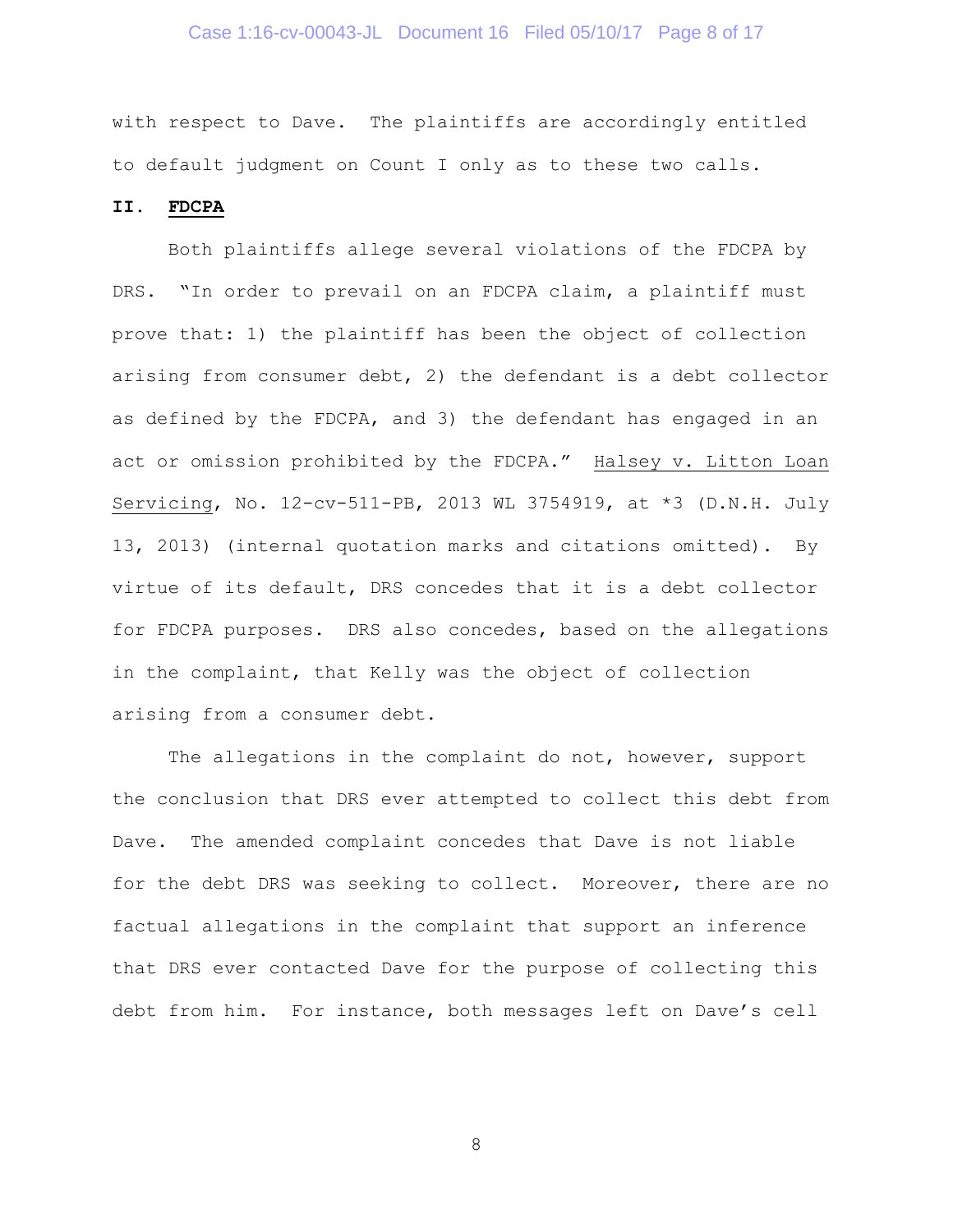# Case 1:16-cv-00043-JL Document 16 Filed 05/10/17 Page 9 of 17

phone make explicit reference to  $Kelly, 4$  and there is nothing in either message to suggest that DRS sought payment from Dave instead. Similarly, though the amended complaint alleges that DRS sent Dave a letter on October 28, 2015, there are no allegations that this letter sought to collect the debt from Dave, and the sole version of the letter in the record is redacted such that it is impossible to determine from whom specifically DRS sought to collect the debt. See doc. no. 8-1. The mere allegation in the amended complaint that DRS "attempted to collect such alleged debt from the other plaintiffs," Amend. Compl. ¶ 16, is insufficient, on its own, to satisfy this first element. Cf. Forcier v. Creditors Specialty Serv., Inc., No. 13-cv-444-LM, 2014 WL 6473043, at \*3 (D.N.H. Nov. 17, 2014) (citations omitted) (noting that conclusory allegations and allegations tracking statutory requirements are insufficient to support an entry of default judgment). Thus, the facts alleged, when assumed true, fail to plausibly demonstrate that Dave was ever the object of collection. For this reason, Dave is not entitled to a default judgment on any of his FDCPA claims

 $\overline{\phantom{a}}$ 

<sup>4</sup> The first message states: "Federal law designates this matter as a confidential notice for **Kelly Mailhot**. If this is not **Kelly Mailhot** hang up now." Amend. Compl. ¶ 23(a) (emphasis added). The second message states: "We spoke a few hours ago **in reference to your daughter Kelly**." Id. ¶ 24(a) (emphasis added).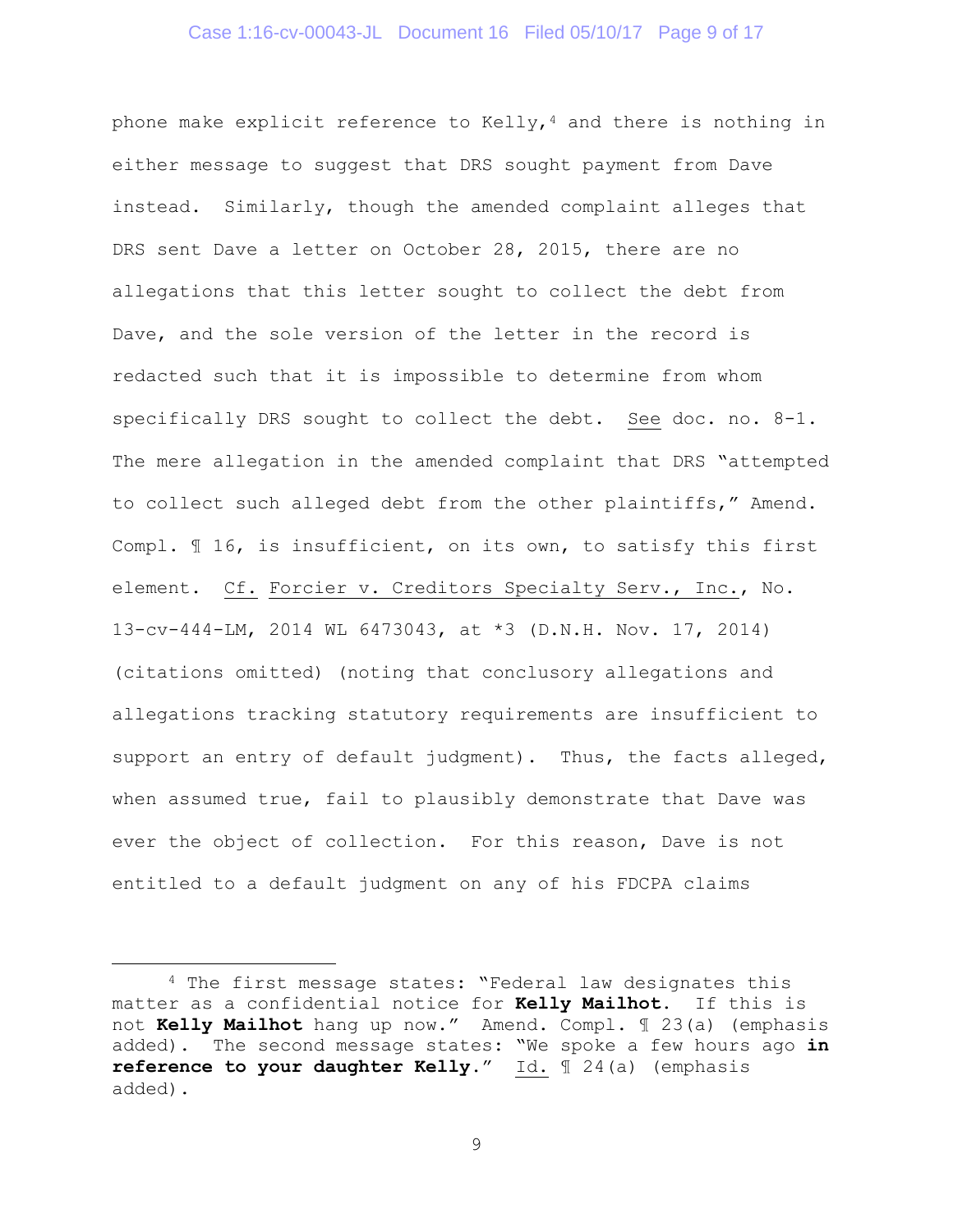# Case 1:16-cv-00043-JL Document 16 Filed 05/10/17 Page 10 of 17

against DRS. Cf. Christy v. EOS CCA, 905 F. Supp. 2d 648, 653 (E.D. Pa. 2012) (concluding that a father, who was not liable for his adult daughter's debt, was not a "consumer" for FDCPA purposes).

For her part, Kelly alleges violations of 15 U.S.C. §§ 1692e, 1692e(5), 1692e(7), 1692e(10), 1692e(11), 1692f, 1692g(a), and 1692g(b). The court turns first to her claims under § 1692e, which prohibits a debt collector from using "any false, deceptive, or misleading representation or means in connection with the collection of a debt." This section contains a non-exhaustive list of proscribed conduct. See id. §§ 1692e(1)–(16). It also generally prohibits, among other things, communications that create "a false sense of urgency." See Kimbro v. I.C. Sys., Inc., 336 F. Supp. 2d 188, 192 (D. Conn. 2004).

"[F]or FDCPA purposes, [a communication] is to be viewed from the perspective of the hypothetical unsophisticated consumer." Pollard v. Law Office of Mandy L. Spaulding, 766 F.3d 98, 103 (1st Cir. 2014). This standard is similar to the "least sophisticated consumer" standard employed by the majority of circuits. Id. at 103 n.4; see also Waters v. J.C. Christensen & Assoc., Inc., No. 08-11795-NH, 2011 WL 1344452, at \*8 (D. Mass. Mar 4, 2011) ("[D]ifferentiating between the least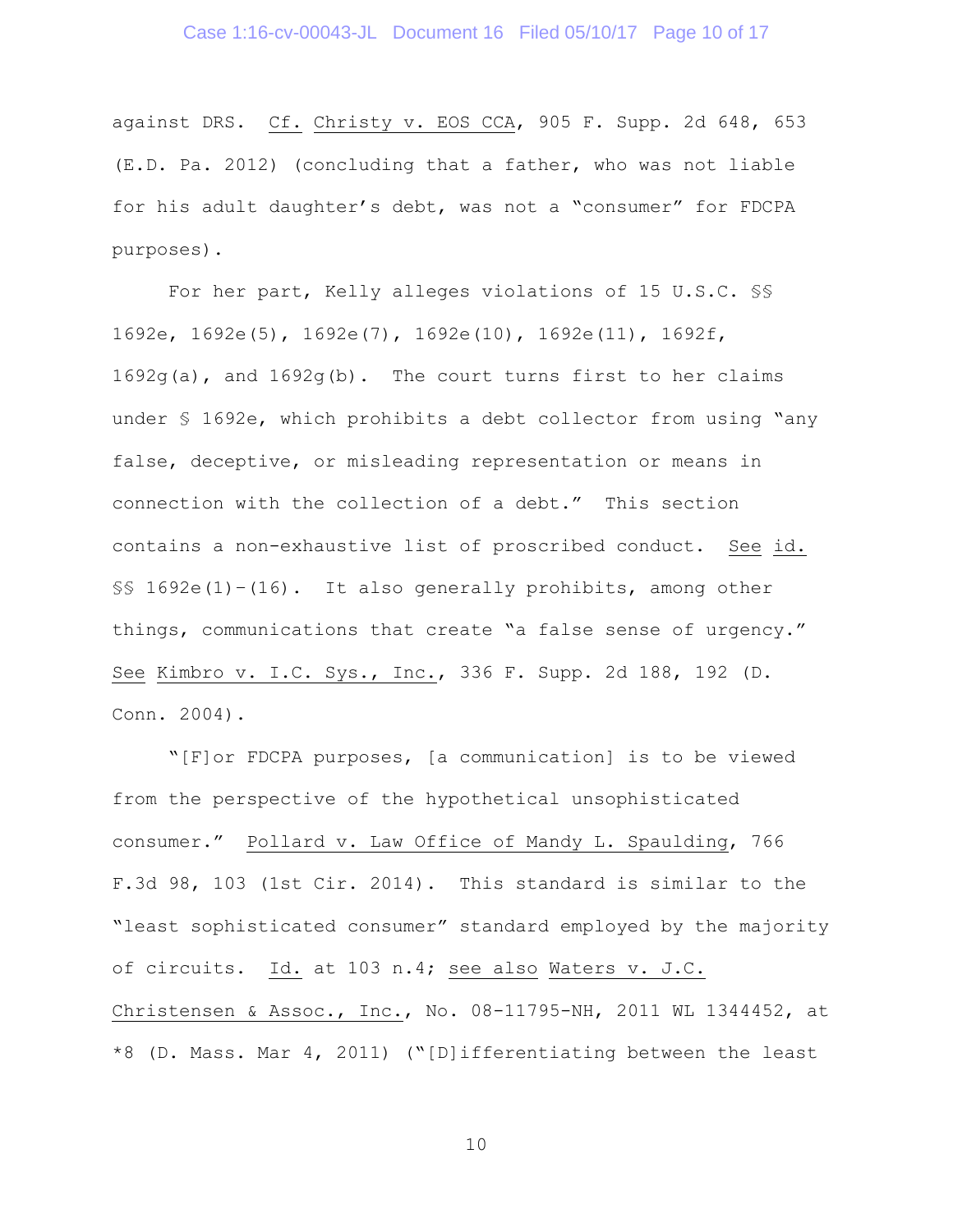# Case 1:16-cv-00043-JL Document 16 Filed 05/10/17 Page 11 of 17

sophisticated consumer and the unsophisticated consumer standards would involve the splitting of hairs." (internal quotation marks and citations omitted)). "The standard protects all consumers, including the inexperienced, the untrained, and the credulous." Pollard, 766 F.3d at 103.

Here, Kelly has plausibly alleged communications that create a false sense of urgency. The amended complaint alleges that Kelly received messages that stated, among other things, the following:

- "Our client has asked us to cease all voluntary communication and expedite paperwork immediately." Amend. Compl. 1 25(a).
- "We only have until the end of the day to reach you." Id.
- "Understand that a failure to communicate will result in your paperwork being expedited and we will no longer be in a position to help you." Id.
- "Please call right away because there have been some changes made and we do need to speak with you." Id. ¶  $25(b)$ .
- "Give me a call back. It's very important. I do need to speak with you." Id. ¶ 63.
- "Please give me a call back. It's very important. I need to talk to you." Id. ¶ 64.

These statements could be interpreted by an unsophisticated consumer as creating a sense of urgency. The amended complaint further alleges that these statements were made over an eight-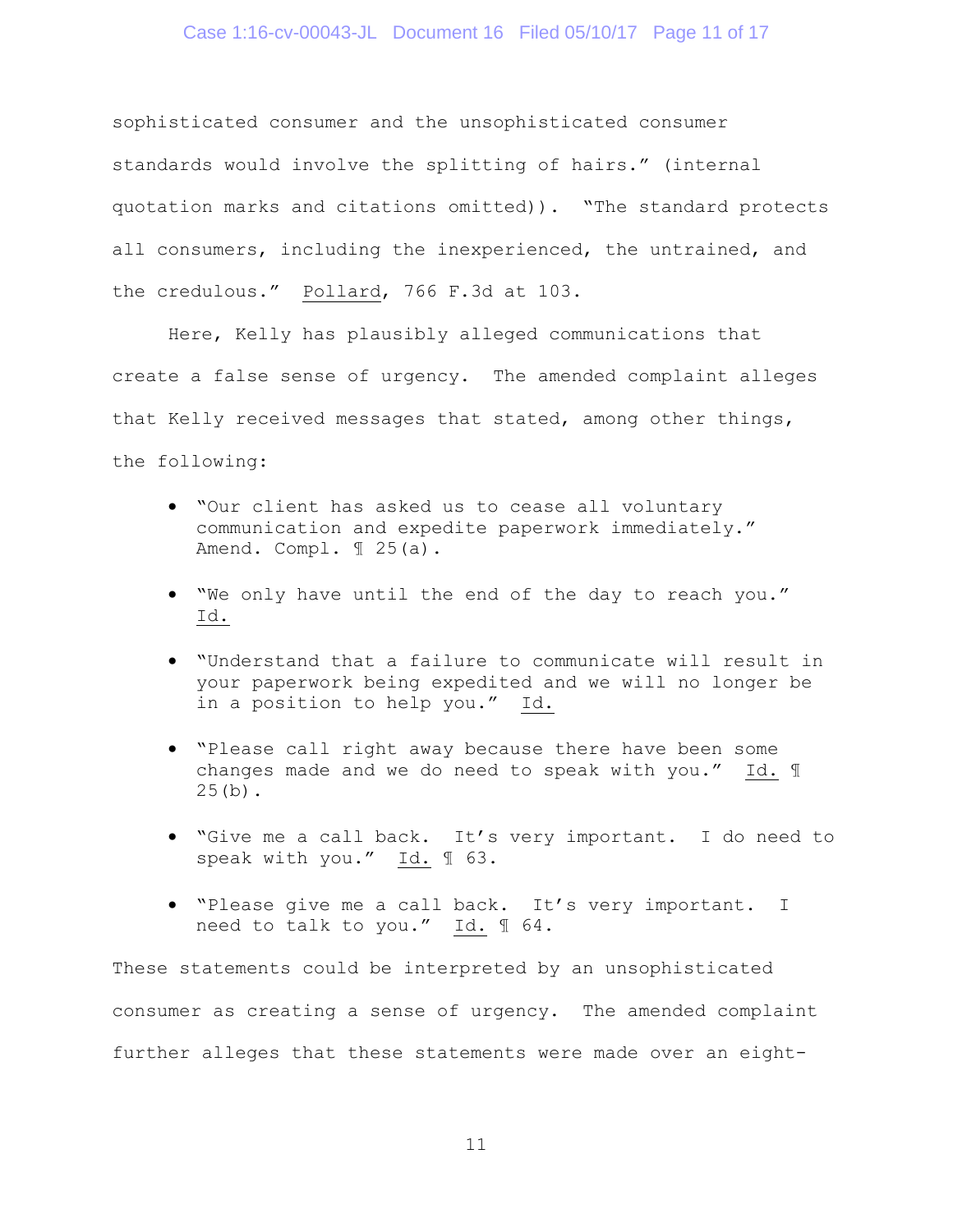# Case 1:16-cv-00043-JL Document 16 Filed 05/10/17 Page 12 of 17

month period. When assumed true, this allegation supports the conclusion that the sense of urgency created by these statements was false. The amended complaint accordingly states an actionable claim under § 1692e with respect to Kelly.

Because Kelly is entitled to default judgment based on DRS's general violation of § 1692e, the court does not address her remaining FDCPA claims. Rhodes v. Olson Assocs., P.C., 83 F. Supp. 3d 1096, 1103 (D. Colo. 2015) ("Plaintiff need demonstrate only one violation of its provisions to be entitled to a favorable judgment.").

# **III. Damages**

As noted, the plaintiffs only seek statutory damages. Under the TCPA, the prevailing party is entitled to statutory damages of \$500 for each violation.  $47 \text{ U.S.C. }$  \$ 227(b)(3)(B). As discussed above, Kelly and Dave are each entitled to judgment on one violation of the TCPA by DRS. The court accordingly recommends that the district judge award each plaintiff \$500 in statutory damages under the TCPA.

"[S]tatutory damages under the FDCPA are limited to \$1,000 per lawsuit, not \$1,000 per violation." Nelson v. Equifax Info. Servs., LLC, 522 F. Supp. 2d 1222, 1238 (C.D. Cal. 2007); see also Wright v. Fin. Serv. of Norwalk, Inc., 22 F.3d 647, 650-51 (6th Cir. 1994) (en banc); Williams v. Pressler and Pressler,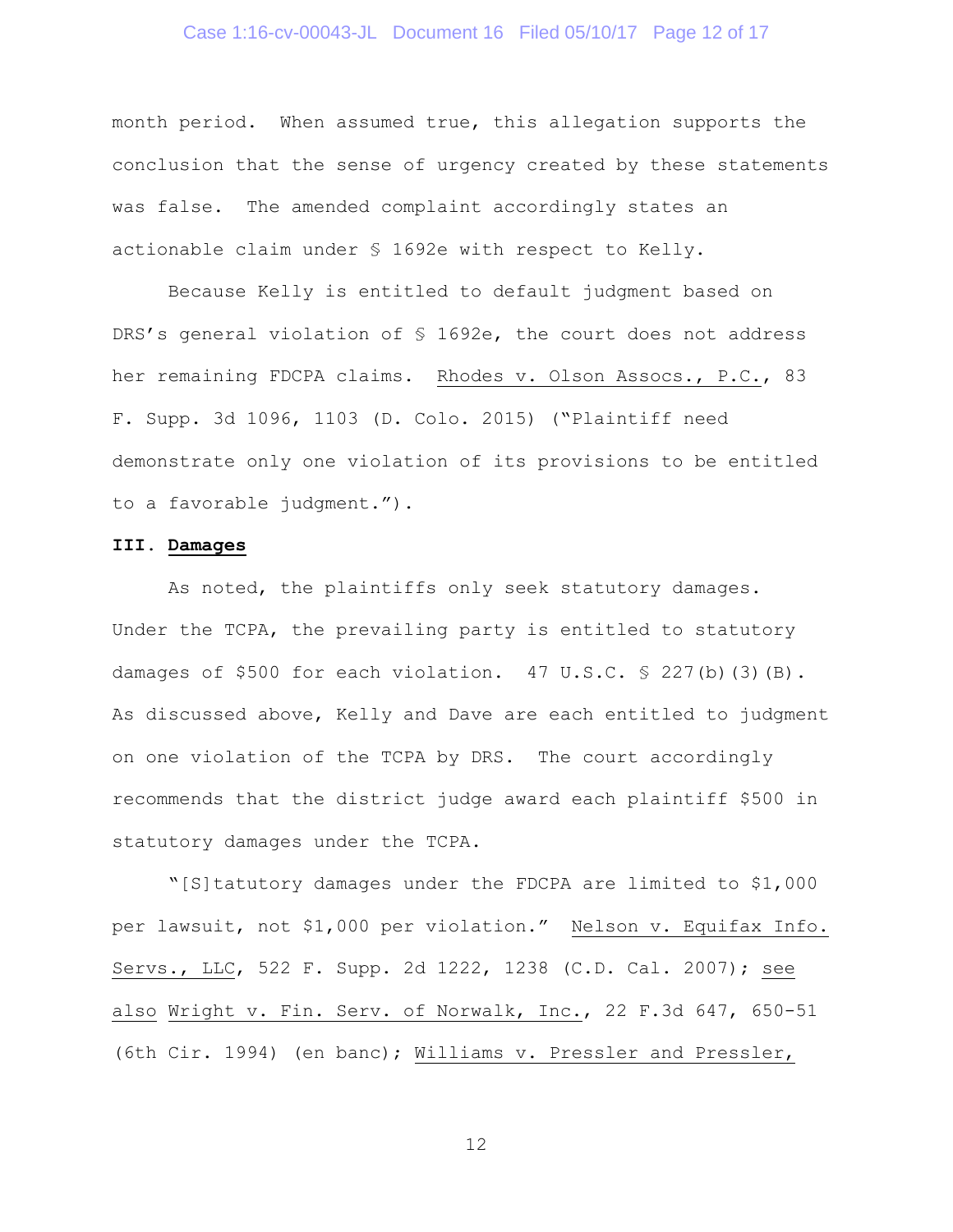LLP, No. 11-7296 (KSH), 2013 WL 5435068, at \*10 (D.N.J. Sept. 27, 2013); Stilz v. Global Cash Network, Inc., No. 10 CV 1998, 2010 WL 3975588, at \*4 (N.D. Ill. Oct. 7, 2010). "Whether statutory damages should be granted, and, if so, whether the full amount of \$1,000 should be allowed, is committed to the discretion of the court. In exercising that discretion, courts look to the nature of the violation. If the violation is especially egregious, or if plaintiffs show that it was repeated and persistent, courts are more likely to award the full amount." Manopla v. Bryant, Hodge and Assoc., LLC, No. 13-338 (JAP), 2014 WL 793555, at \*6 (D.N.J. Feb. 26, 2014) (internal citations omitted).

In view of the facts alleged in the amended complaint, the court considers \$1,000 in statutory damages to be an appropriate award. The amended complaint alleges that DRS created a false sense of urgency through multiple phone calls, which seemingly occurred over a period of several months. And though Dave cannot recover in his own right under the FDCPA, the amended complaint further alleges that DRS sent Dave multiple communications, at least one of which an unsophisticated consumer might reasonably interpret as creating a false sense of urgency. See Amend. Compl. ¶ 23(a). There are also facts in the record arguably demonstrating that DRS attempted to thwart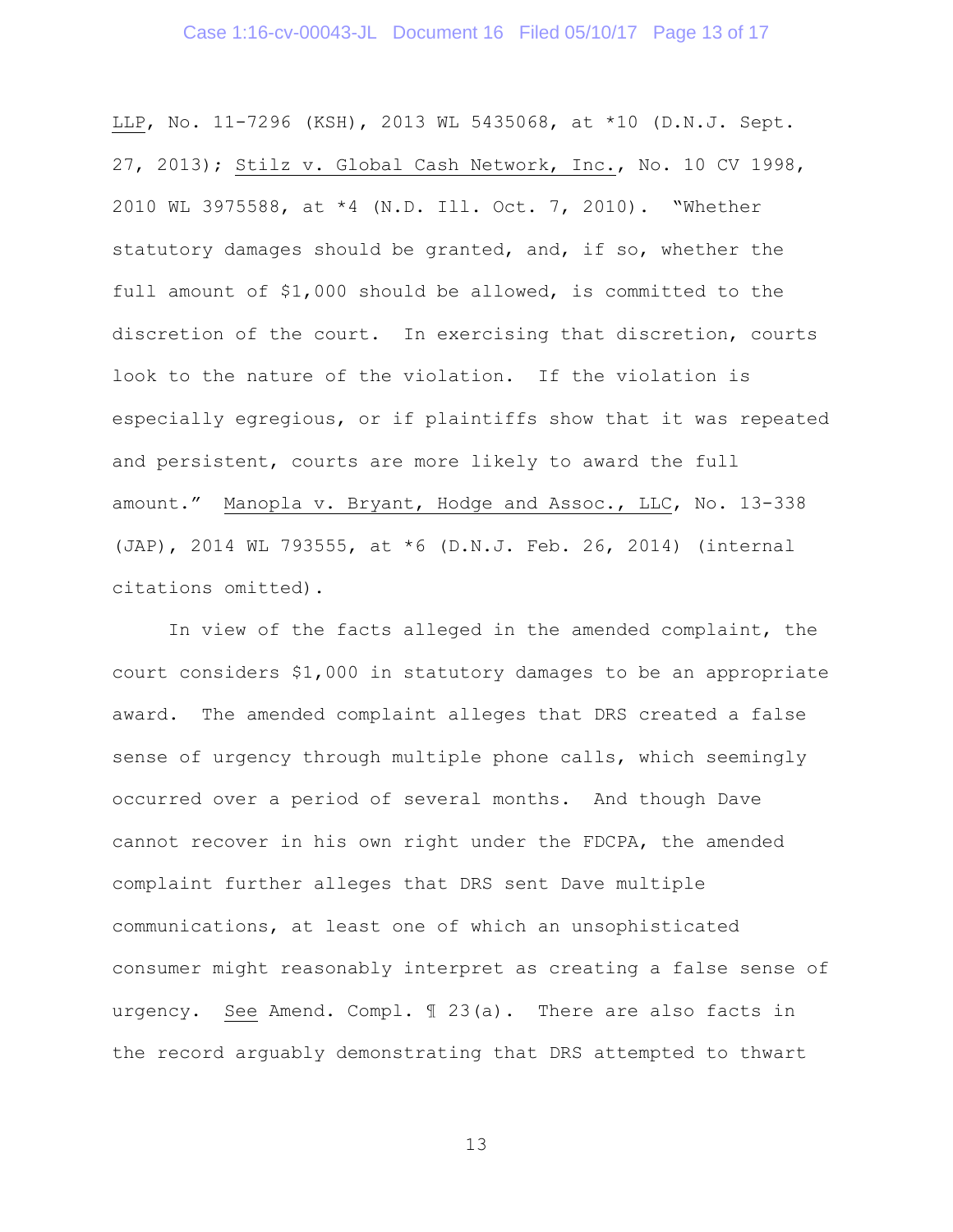# Case 1:16-cv-00043-JL Document 16 Filed 05/10/17 Page 14 of 17

or evade service of process in this case. See Feb. 27, 2017 Order. Under these circumstances, the court concludes that an award of statutory damages in the full amount of \$1,000 is justified.

In sum, the court concludes: 1) that Dave and Kelly are each entitled to an award of \$500 in statutory damages under the TCPA, and 2) Kelly is entitled to an award of \$1,000 in statutory damages under the FDCPA. The court accordingly recommends that the district judge award Dave \$500 in damages and Kelly \$1,500 in damages, for a total damages award of \$2,000.

#### **IV. Attorney's Fees**

Under the FDCPA, a prevailing party is entitled to "reasonable attorney's fees as determined by the court." French v. Corp. Receivables, Inc., 489 F.3d 402, 403 (1st Cir. 2007) (internal quotations and ellipsis omitted) (quoting 15 U.S.C. §  $1692k(a)(3)$ . "An award of attorney's fees to successful plaintiffs under the FDCPA is obligatory." Id.

An award of reasonable attorney's fees is typically calculated by the lodestar method in which the court multiplies the hours productively spent by a reasonable hourly rate. Spooner v. EEN, Inc., 644 F.3d 62, 67-68 (1st Cir. 2011). "'Reasonable hourly rates will vary depending on the nature of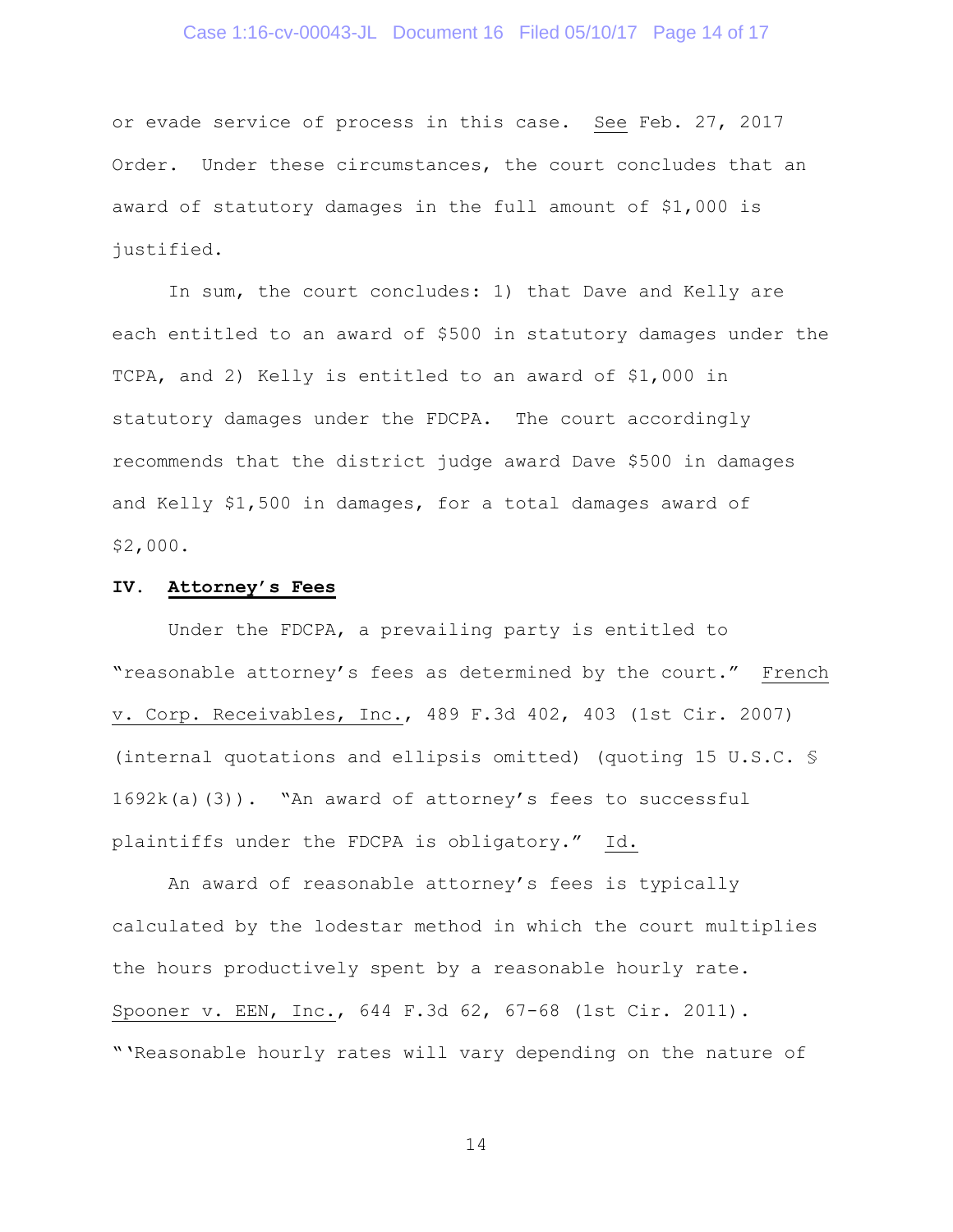# Case 1:16-cv-00043-JL Document 16 Filed 05/10/17 Page 15 of 17

the work, the locality in which it is performed, the qualifications of the lawyers, and other criteria.'" Hutchison ex rel. Julien v. Patrick, 636 F.3d 1, 16 (1st Cir. 2011). (quoting United States v. One Star Class Sloop Sailboat, 546 F.3d 26, 38 (1st Cir. 2008)). The determination of what constitutes a "reasonable" fee is left to the court's discretion. de Jesus v. Banco Popular de P.R., 918 F.2d 232, 233-34 (1st Cir. 1990).

The party seeking a fee award bears the burden of producing materials to support the request. Hutchison, 636 F.3d at 13. "Appropriate supporting documentation includes counsel's contemporaneous time and billing records and information establishing the usual and customary rates in the marketplace for comparably credentialed counsel." Spooner, 644 F.3d at 68; see also Bogan v. City of Boston, 489 F.3d 417, 426 (1st Cir. 2007)).

The plaintiffs seek an award of \$6,143.33 in attorney's fees and \$551.83 in costs. Plaintiffs' counsel submits a sworn affidavit in support of this request. In this affidavit, plaintiffs' counsel states that he and members of his firm have spent at least twenty-one hours on this matter. Plaintiffs' counsel states that work on this case has been charged at a rate of \$295 per hour for attorney time and \$125 per hour for staff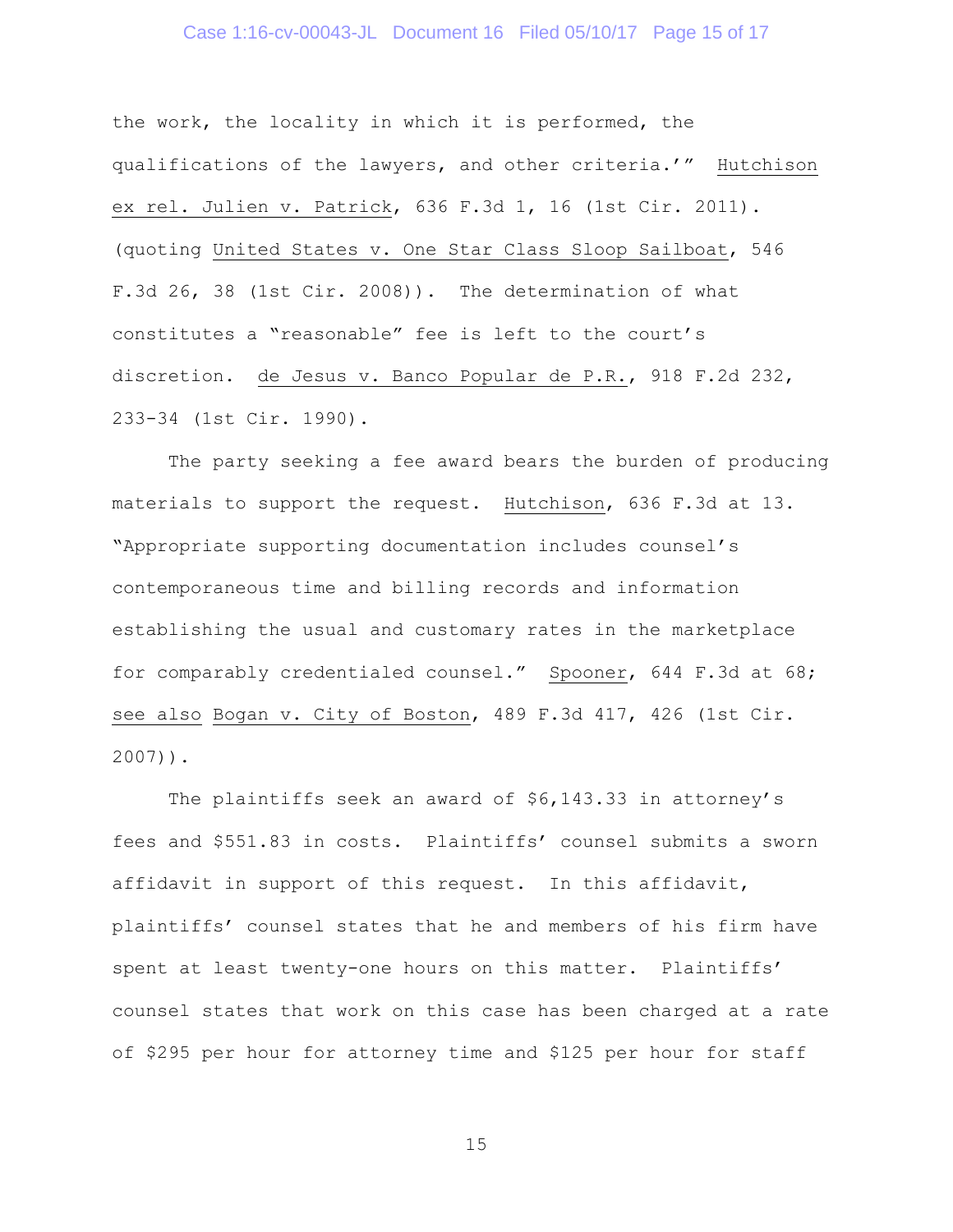# Case 1:16-cv-00043-JL Document 16 Filed 05/10/17 Page 16 of 17

time. Plaintiffs' counsel states that he has previously been assigned an hourly rate of \$325 per hour in other matters, and correctly points out in the motion for default judgment that this court has previously approved a rate of \$295 per hour in a similar case that he brought. See doc. no. 14 at 2 n. 1 (citing Forcier, 2014 WL 6473043, at \*14). The court concludes that the fees requested are reasonable in light of these representations. The court further concludes that the costs requested are reasonable in light of the filing fee in this district and the multiple attempts undertaken by the plaintiffs to serve process on DRS.

Accordingly, the court recommends that the district judge award the plaintiffs \$6,143.33 in attorney's fees and \$551.83 in costs.

### **Conclusion**

For the foregoing reasons, the court recommends that the district judge: 1) grant default judgment to both plaintiffs on their TCPA claims; 2) grant default judgment to Kelly on her FDCPA claim under § 1692e; 3) award each plaintiff \$500 in damages for their TCPA claims; 4) award Kelly \$1,000 in damages for her FDCPA claim; and 5) award the plaintiffs \$6,143.33 in attorney's fees and \$561.83 in costs.